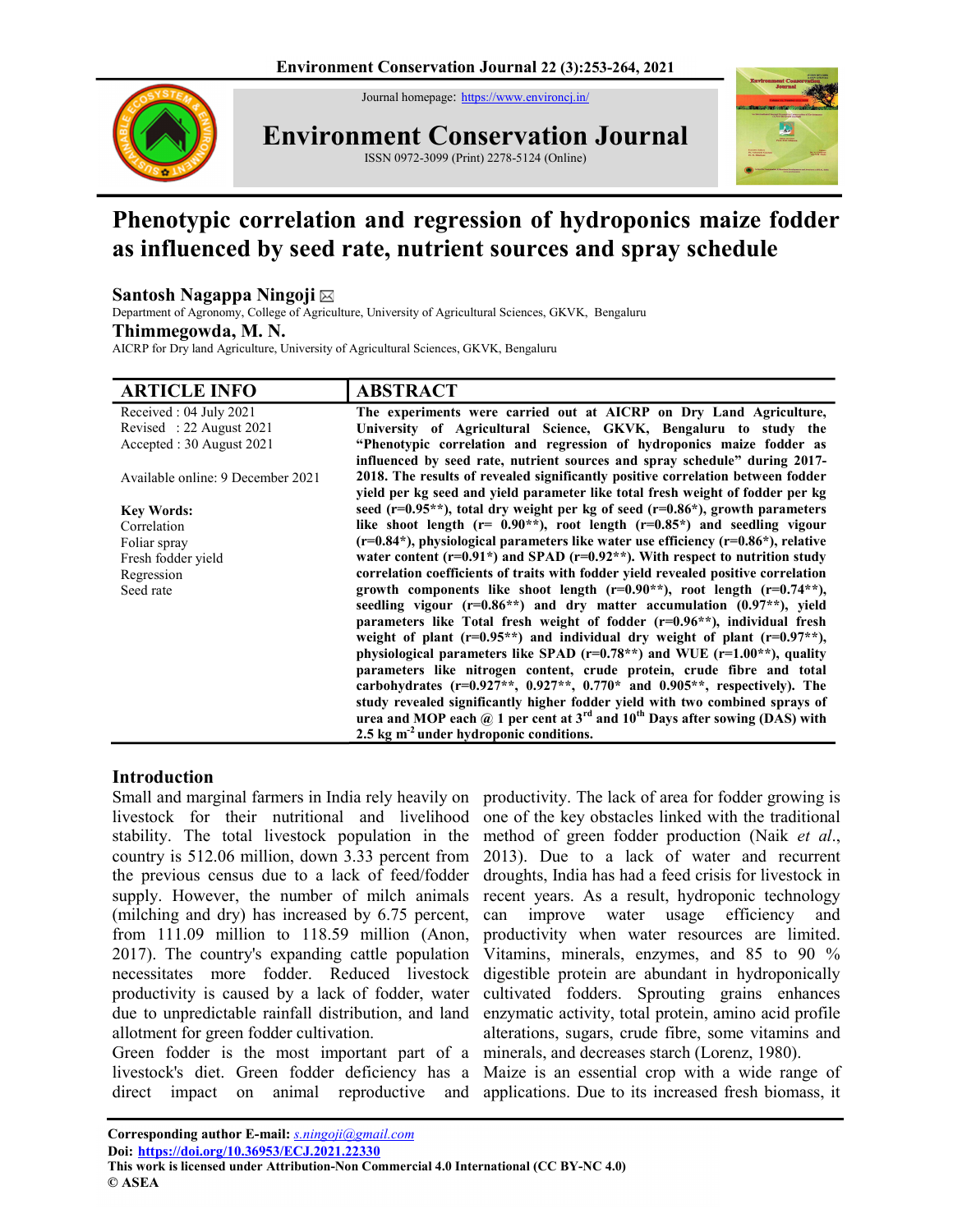is also employed as fodder in addition to grain consumption. Because of its availability, lower seed cost, higher biomass production, greater seed to biomass ratio, and faster growth habit, maize is a preferable choice for hydroponic fodder production (Naik et al., 2012). Optimum seed rate and nutrition are the most important parts of agro-techniques, as they are linked to production, profitability, and quality. Nutrition is a critical key component that influences crop growth and development, as well as crop production. For optimal dry matter formation, these nutrients must be present in specific proportions. Nitrogen is a vital primary nutrient that helps to increase vegetative biomass, which is required for fodder yield. Because it is a component of crude protein, it is also significant in the nutritional quality of fodder. Potassium is the third most important macronutrient, and it is required for a variety of physiological processes such as protein synthesis, enzyme activity, ionic balance, and osmoregulation. Crop yield quality and shelf life are also improved. Under a hydroponic production method, nutrient supplementation according to crop demands involves times of application and nutrition source. As a result, during 2017-2018, at AICRP for Dry Land Agriculture, UAS, GKVK, Bengaluru, an experiment on "Phenotypic correlation and regression of hydroponics maize fodder as influenced by seed rate, nutrient sources, and spray schedule" was undertaken.

#### Material and Methods Experimental Site

The experiments were conducted at the AICRP for Dry Land Agriculture, University of Agricultural Science, GKVK, Bengaluru situated in the Eastern Dry Zone of Karnataka, India at  $12^058'$  N latitude and  $75^035'$  E longitude with at an altitude of 930 meter above mean sea level.

#### Experimental details

The studies were carried out objectively in two batches at the hydroponic facility of the AICRP for Dry Land Agriculture, UAS, GKVK, Bengaluru, and the best treatment of both experiments was chosen for demonstration. The first experiment used a completely randomised design (CRD) with five repeats and six seed rate treatments of 1.50, 1.75, 2.00, 2.25, 2.50, and 2.75 kg m<sup>-2</sup> to standardise the optimum seed rate. The second experiment used the optimal seed rate treatment to

standardise nutrient source and spraying schedule  $(2.5 \text{ kg m}^{-2})$ . The Nutrition experiment was set up using a Completely Randomized Design with factorial concept in three repetitions having four different nutrient sources (urea  $(a)$  1 %, MOP  $(a)$  1 %, urea and MOP each  $(a)$  1 % and 19:19:19  $(a)$  1 %) and 2 levels of spray schedules (one spray at 6 DAS and two sprays at 3 and 10 DAS), as well as no nutrient spray as a control.

#### Hydroponic unit

The hydroponic unit was constructed with iron angles having a length of 325 cm, a width of 170 cm and a height of 220 cm. It holds 30 trays, made with vinyl fibre of dimensions  $2.5 \times 1.5 \times 0.15$  ft. Iron angles with a length of 325 cm, a width of 170 cm, and a height of 220 cm were used to construct the hydroponic unit. It has 30 trays and is composed of vinyl fibre with dimensions of 2.5  $\times$  $1.5 \times 0.15$  ft. The iron angles are provided on one side of the tray holder to allow the tray to align in a slanting position, preventing excess water from stagnating. The water was pumped from the tank by automated equipment with a pumping engine, and drip laterals with foggers were sprayed on each tray. The automation device was programmed to spray water for a minute every two hours.

#### Production of hydroponic fodder maize

Maize seeds are steeped in water for a day before being incubated in gunny cloth bags for germination. The germinated seeds were spread on trays according to the treatment (dry seed weight) and grown for 14 days. In the study, automated fogging was used, with the automation set to one minute every two hours intervals. After standardising seed rate in the first trial, the optimal treatment of 2.5 kg  $m<sup>-2</sup>$  was chosen as the seed rate for hydroponic fodder maize feeding. Urea, MOP and 19:19:19 are among the water-soluble fertilisers utilised in the foliar spray. In the study, one gram of water soluble fertiliser was dissolved in 100 mL of water and made into a 1% solution. On 3 DAS, 6 DAS, and 10 DAS, 100 mL of 1% fertiliser solution was sprayed with a hand sprayer on each tray according to the treatment schedule. Each treatment's fodder was harvested on the  $14<sup>th</sup>$ day, converted to metre base, and expressed as kg  $m^{-2}$ .

#### Data collection

At harvest, five plants were randomly selected from each treatment to record data on growth parameters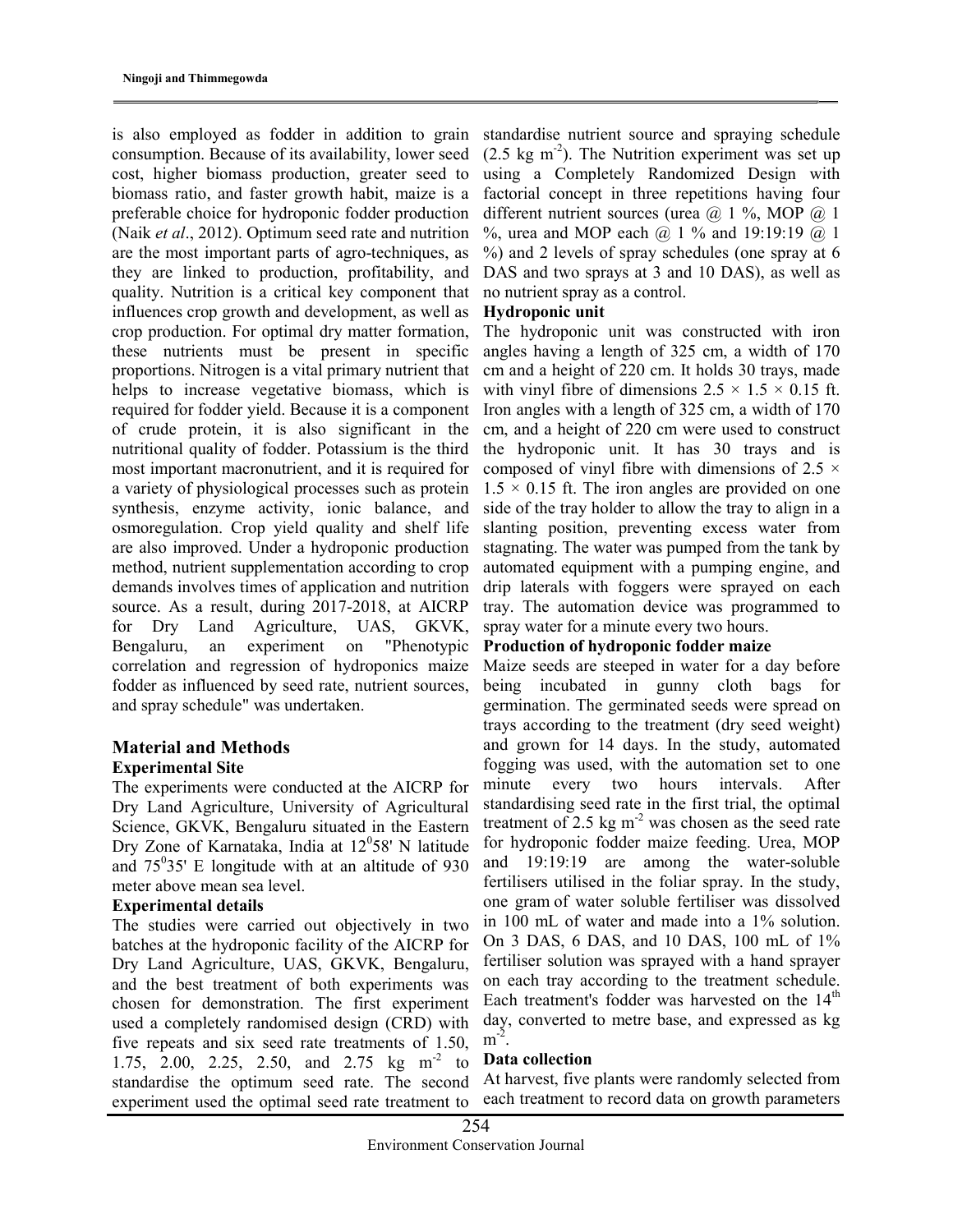such as shoot length, root length, seedling vigour, and dry matter accumulation. Harvest samples were used to record yield attributes. The samples were selected at random and dried in the shade before drying in oven at 60°C until they reached a constant weight. The dry matter yield of green fodder maize was then calculated (kg  $m^{-2}$ ). Dried samples were also processed using an electrically operated grinding mill to pass through a 1mm filter and stored for measurement of quality parameters such as crude protein, crude fibre, and total carbs using the AOAC standard method (2000). Data pertaining to physiological characteristics such as SPAD, water usage efficiency, and relative water content were noted. Throughout the experiment, the total water added and drained from each tray was recorded to calculate total water use and water use efficiency. Total amount of water utilised by plants (litres per tray) is estimated using the equation below (Al Ajmi et al., 2009)

Total water use  $=$  Total added water in irrigation  $-$ Total drained water out of trays.

Water use efficiency (WUE) in kg fresh weight  $m<sup>-3</sup>$ water was computed according to the equation:

WUE (kg  $\begin{array}{ccc} \text{w} \cup \text{E} & \text{kg} \\ \text{m}^3 & \end{array}$ Total green fodder produced  $(kg)$   $\times 1000$ Total water used (liter)

### Statistical analysis

According to Gomez & Gomez, the experimental data obtained on various plant development and yield components were subjected to Fisher's method of "Analysis of variance" (ANOVA) (1984). When the F-test revealed a significant difference between the treatment means, an acceptable value of critical differences (CD) was calculated. At a  $0.01\%$  and  $0.05\%$  probability level, the results are given and discussed. To investigate the relationship between fodder yield and various growth, yield, physiological and nutrition factors a correlation matrix was created. According to Sendecor and Cochran (1989), simple linear regression was used to calculate the coefficient of determination for fodder yield with various growth, yield, physiological, and nutrition characteristics. Stepwise multiple linear regression analysis to find the best variables that accounted for the largest variance in maize fodder yield Draper and Smith (1998). The coefficient of determination  $(R<sup>2</sup>)$  was used to calculate the relative contribution.

Finally, Statistical Package for Social Science, version 27 was used to do statistical analysis (SPSS, 2020). In the seed rate experiment, the dependent factors were fodder yield per kg and fodder yield per square metre in nutrition.

#### Results and Discussion

#### Experiment 1: Standardization of seed rate for hydroponic production of fodder maize

Yield is the resultant of many metabolic activities occurring at various stages of plant development. The crop's fodder output is influenced by both external and internal variables. The variables include growth parameters (shoot length, root length, seedling vigour and dry matter accumulation) at different growth stages and yield parameters (fresh weight and dry weight) at harvest. The results revealed that  $2.75 \text{ kg m}^2$  seed rate has recorded significantly higher fresh fodder maize yield as compared to 1.50 kg  $m<sup>2</sup>$  and it was on par with 2.5 kg  $m<sup>-2</sup>$  seed rate. Even though the fodder yield was higher with 2.75 kg  $m<sup>-2</sup>$  seed rate, the yield per kg of seed was higher with 2.5 kg  $m<sup>2</sup>$ seed rate (Figure 1). As a result, the optimum seed rate for productive hydroponic fodder maize production was determined to be 2.5 kg  $m<sup>2</sup>$ . Higher seed rate increased fresh green yield of barley and maize (El-Morsy et al., 2013; Naik et al., 2017).

#### Correlation analysis

It's crucial to understand the relationship between fodder yield and other growth and yield characteristics when deciding on the best seed rate in any experiment. As a result, attempts were made to assess various correlations and interactions between yield and other variables. To establish a correct link with fodder yield per kg of seeds sowed, growth, yield, physiological, nutrient uptake, and quality criteria were considered. Table 1 shows the coefficients of association between fodder yield and other variables.

The relationship between fodder yield and yield attributing parameters revealed that total fresh weight (r=0.86\*), total fresh weight per kg seed  $(r=0.95**)$ , and total dry weight  $(r=0.82*)$  had the highest significant positive correlation with fodder yield per kg of seeds sown, indicating that yield is dependent on these parameters. This means that increasing the value of one of these parameters causes the value of the other parameter with which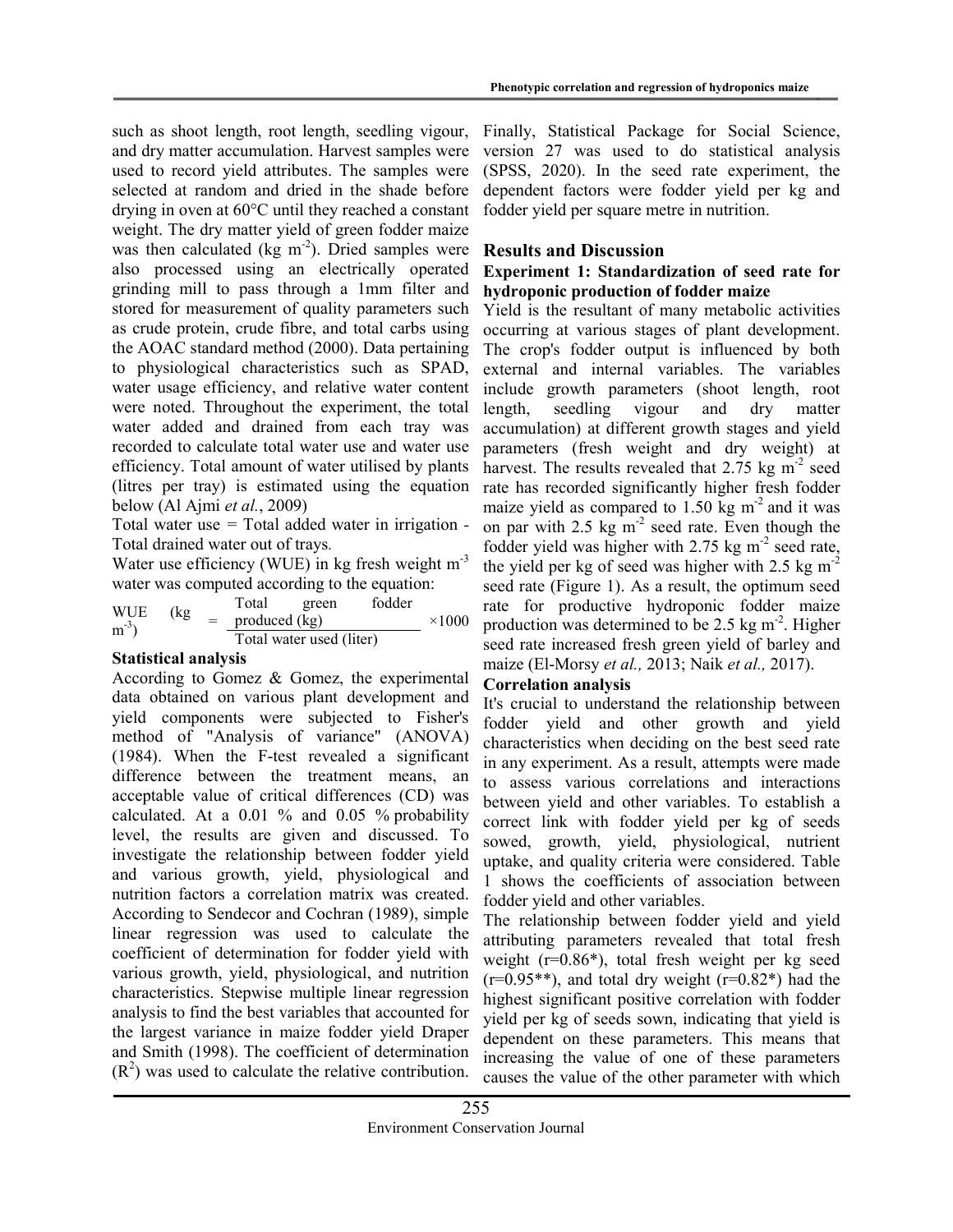

Figure 1: Yield and yield per kg seed of fodder maize as influenced by seed rate under hydroponics

it is substantially associated to increase. In addition, (Table 1). Since plant growth is assessed in terms the variables are positively correlated at  $p < 0.05$ . Increased seed rate resulted in a considerable increase in green fodder production per kg seeds due to an increase in plant population. Greater yield characteristics including fresh weight of shoot, root, and seed, as well as total dry matter accumulation in shoot, root, and seed, are responsible for the higher green fodder yield (El-Morsy et al., 2013; Naik et al., 2017). The dry matter accumulation per kg seeds increased with increased seed rate up to 2.50 kg m<sup>-2</sup> thereafter it was reduced at 2.75 kg m<sup>-2</sup>, it is mainly due to competition between seedlings for growth resources viz., space, light and water etc. Further, higher seed rate than optimum also encourages the growth of fungus and hinders the accumulation of dry matter. This is in conformity with Massantini and Magnani (1980). The parameters like total fresh weight per plant (g) and total dry weight were negatively correlated (r=-0.54 and -0.67, respectively) with fodder yield per kg seeds. The relatively larger fresh and dry weights of seedlings were attributed to a greater quantity of dry matter partitioning to different sections of the seedling at various stages of growth for each plant. As a result of the lower seed rate, the individual fresh and dry weight per plant was higher.

The correlation coefficients of growth parameters *viz.*, shoot length ( $r=0.90^*$ ), root length ( $r=0.85^*$ ) and seedling vigour (r=0.84\*) have significant positive correlation with fodder yield per kg seed

of rate of dry matter production and partitioning into distinct plant sections, which ultimately reflects on economic yield, because it is a result of multiple physiological and biological processes. In this manner, the grains serve as a source of dry matter production and the vegetative plant parts as a sink for dry matter accumulation. In fodder maize, vegetative part is the source and sinks in the view of photosynthetic area and assimilation in the stem as it forms the economical part. As a result, growth characteristics are crucial in terms of economic yield. The physiological parameters viz., Soil Plant Analysis Diagnosis (SPAD), Relative water content and water use efficiency (r=0.92<sup>\*\*</sup>,  $r=0.91*$  and  $r=0.86*$ , respectively) are significantly correlated with fodder yield per kg seeds. Since the amount of nitrogen given and the amount of light delivered have a significant impact on the SPAD values indicating greenness. Nitrogen is a component of chloroplast porphyrins and plays a direct role in controlling chlorophyll concentration and leaf colour. As a result, higher SPAD values and relative water content are associated with increased fodder yield. The positive relationship between water use efficiency and fodder yield per unit area is attributable to higher fodder yield per unit area with the same rate of water application to all treatments. Thus, we may conclude from this correlation analysis that plant factors have both a positive and negative relationship with fodder yield.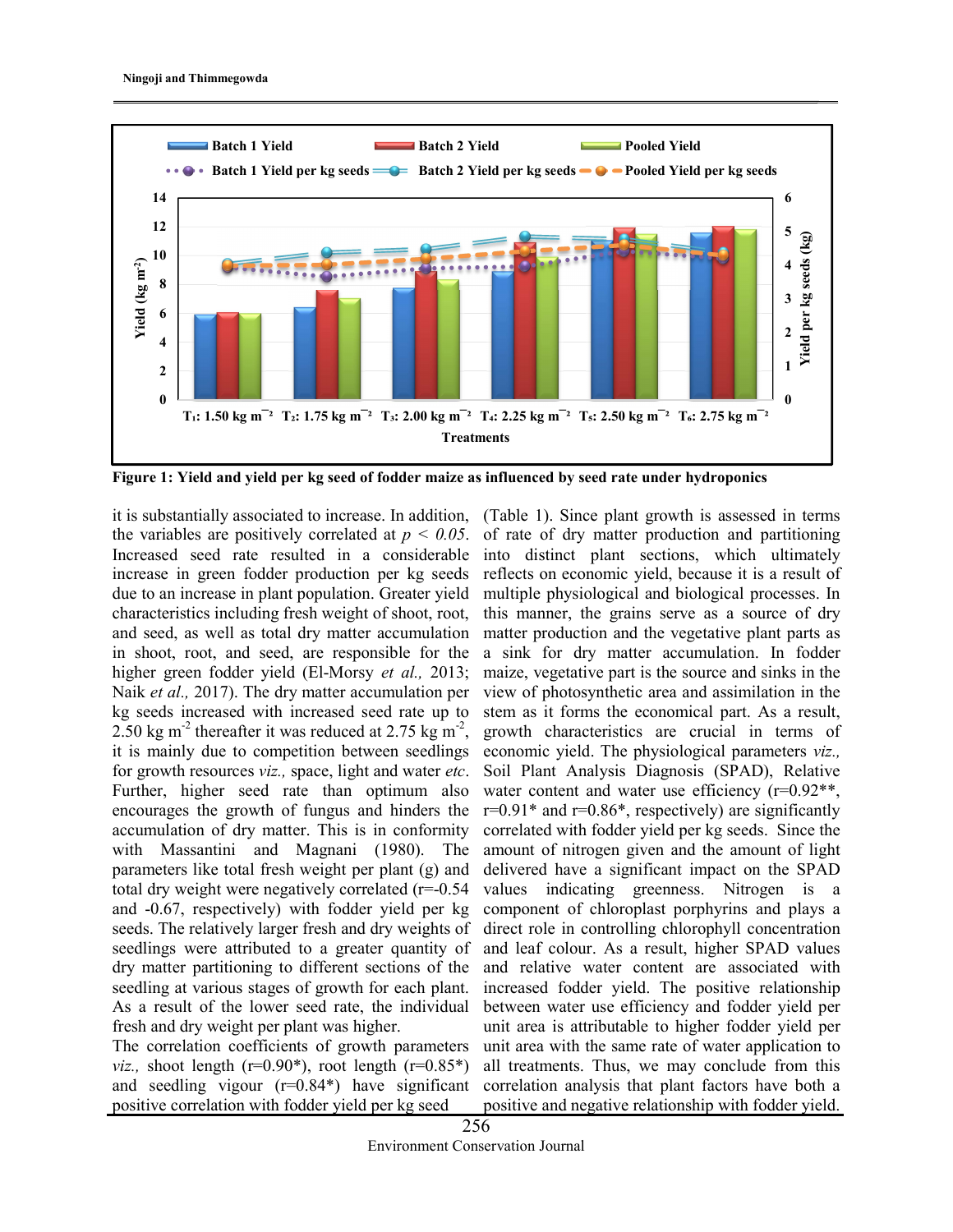#### Phenotypic correlation and regression of hydroponics maize

| <b>SN</b>      | <b>Parameters</b>                        | $\mathbf{1}$   | $\overline{2}$ | $\mathbf{3}$ | $\overline{\mathbf{A}}$ | 5        | 6              | $\overline{7}$ | 8                 | $\boldsymbol{q}$ | 10          | 11             | 12   | 13   | 14      | 15      | 16          | 17             | 18   | 19                    | 20                     | 21              |
|----------------|------------------------------------------|----------------|----------------|--------------|-------------------------|----------|----------------|----------------|-------------------|------------------|-------------|----------------|------|------|---------|---------|-------------|----------------|------|-----------------------|------------------------|-----------------|
|                | Yield per kg                             | 1.00           |                |              |                         |          |                |                |                   |                  |             |                |      |      |         |         |             |                |      |                       |                        |                 |
| 2              | Total fresh weight<br>(individual plant) | $-0.54$        | 1.00           |              |                         |          |                |                |                   |                  |             |                |      |      |         |         |             |                |      |                       |                        |                 |
| 3              | Total fresh weight<br>$(g m-2)$          | $0.86*$        | 0.89<br>$\ast$ | 1.00         |                         |          |                |                |                   |                  |             |                |      |      |         |         |             |                |      |                       |                        |                 |
| $\overline{4}$ | Total fresh weight<br>per kg of seed     | $0.95*$<br>$*$ | $-0.49$        | $0.81*$      | 1.00                    |          |                |                |                   |                  |             |                |      |      |         |         |             |                |      |                       |                        |                 |
| 5              | Total dry weight<br>(individual plant)   | $-0.67$        | 0.95<br>$***$  | $0.93**$     | $-0.67$                 | 1.00     |                |                |                   |                  |             |                |      |      |         |         |             |                |      |                       |                        |                 |
| 6              | Total dry weight<br>$(g m-2)$            | $0.82*$        | 0.89<br>$\ast$ | $0.98**$     | 0.74                    | $-0.88*$ | 1.00           |                |                   |                  |             |                |      |      |         |         |             |                |      |                       |                        |                 |
| $\tau$         | Total dry weight<br>per kg of seed       | $0.86*$        | $-0.74$        | $0.91**$     | 0.75                    | $-0.73$  | $0.96*$        | 1.00           |                   |                  |             |                |      |      |         |         |             |                |      |                       |                        |                 |
| 8              | Shoot length (cm)                        | $0.90*$        | $-0.16$        | 0.59         | $0.90*$                 | $-0.35$  | 0.54           | 0.65           | 1.00              |                  |             |                |      |      |         |         |             |                |      |                       |                        |                 |
| 9              | Root length (cm)                         | $0.85*$        | $-0.09$        | 0.51         | $0.82*$                 | $-0.25$  | 0.48           | 0.62           | 0.98*<br>$\ast$   | 1.00             |             |                |      |      |         |         |             |                |      |                       |                        |                 |
| 10             | Seedling vigour                          | $0.84*$        | $-0.04$        | 0.48         | $0.83*$                 | $-0.22$  | 0.44           | 0.58           | $0.98*$<br>$\ast$ | $0.99*$<br>$*$   | 1.00        |                |      |      |         |         |             |                |      |                       |                        |                 |
| 11             | <b>WUE</b>                               | $0.86*$        | 0.88<br>$\ast$ | $1.00**$     | $0.82*$                 | $0.93**$ | $0.98*$<br>$*$ | $0.92*$<br>$*$ | 0.59              | 0.52             | 0.49        | 1.00           |      |      |         |         |             |                |      |                       |                        |                 |
| 12             | <b>RWC</b>                               | $0.91*$        | $-0.56$        | $0.82*$      | $0.81*$                 | $-0.61$  | $0.84*$        | $0.91*$        | $0.83*$           | $0.84*$          | 0.79        | 0.83<br>$\ast$ | 1.00 |      |         |         |             |                |      |                       |                        |                 |
| 13             | <b>SPAD</b>                              | $0.92*$        | $-0.48$        | 0.79         | $0.98*$                 | $-0.69$  | 0.69           | 0.67           | $0.85*$           | 0.76             | 0.77        | 0.79           | 0.73 | 1.00 |         |         |             |                |      |                       |                        |                 |
| 14             | N content                                | 0.56           | 0.23           | 0.18         | 0.53                    | 0.15     | 0.21           | 0.45           | 0.78              | 0.80             | 0.82<br>$*$ | 0.18           | 0.56 | 0.43 | 1.00    |         |             |                |      |                       |                        |                 |
| 15             | P content                                | 0.06           | 0.63           | $-0.32$      | 0.26                    | 0.39     | $-0.43$        | $-0.34$        | 0.43              | 0.41             | 0.48        | $-0.32$        | 0.09 | 0.29 | 0.48    | 1.00    |             |                |      |                       |                        |                 |
| 16             | K content                                | 0.34           | 0.54           | $-0.13$      | 0.32                    | 0.43     | $-0.12$        | 0.10           | 0.62              | 0.64             | 0.69        | $-0.13$        | 0.24 | 0.27 | $0.89*$ | 0.63    | 1.00        |                |      |                       |                        |                 |
| 17             | Crude Protein                            | 0.56           | 0.23           | 0.18         | 0.53                    | 0.15     | 0.21           | 0.45           | 0.78              | 0.80             | 0.82<br>$*$ | 0.18           | 0.56 | 0.43 | $1.00*$ | 0.48    | 0.89<br>$*$ | 1.00           |      |                       |                        |                 |
| 18             | Crude Fibre                              | 0.22           | 0.58           | $-0.20$      | 0.28                    | 0.45     | $-0.21$        | 0.009          | 0.60              | 0.66             | 0.69        | $-0.20$        | 0.25 | 0.21 | $0.84*$ | 0.78    | 0.83<br>$*$ | 0.84<br>$\ast$ | 1.00 |                       |                        |                 |
| 19             | Total Carbohydrate                       | 0.16           | 0.08           | 0.06         | 0.04                    | 0.21     | 0.19           | 0.39           | 0.17              | 0.18             | 0.19        | 0.05           | 0.22 | 0.06 | 0.65    | $-0.13$ | 0.55        | 0.65           | 0.32 | 1.0<br>$\theta$       |                        |                 |
| 20             | AGR                                      | 0.41           | $-0.11$        | 0.28         | 0.18                    | 0.01     | 0.42           | 0.61           | 0.41              | 0.52             | 0.46        | 0.29           | 0.66 | 0.04 | 0.59    | $-0.30$ | 0.39        | 0.59           | 0.31 | 0.6<br>$\overline{c}$ | 1.0<br>$\theta$        |                 |
| 21             | R: S ratio                               | 0.18           | 0.85<br>*      | 0.61         | 0.07                    | $-0.66$  | 0.70           | 0.60           | $-0.18$           | $-0.20$          | $-0.27$     | 0.61           | 0.34 | 0.03 | $-0.29$ | $0.85*$ | $-0.61$     | $-0.29$        | 0.62 | 0.1<br>9              | 0.2<br>$7\phantom{.0}$ | 1.0<br>$\Omega$ |

Table 1: Correlation matrix of fodder maize with growth, yield, physiological and nutrient parameters as influenced by different seed rates

WUE: Water use efficiency (kg m<sup>-3</sup>)

SPAD: Soil plant analysis development

\*\* Correlation is significant at the 0.01 level (2-tailed) \*Correlation is significant at the 0.05 level (2-tailed) RWC: Relative water content (%) R:S ratio: Root to Shoot ratio AGR: Absolute growth rate (g day<sup>-1</sup>x  $10^{-3}$ )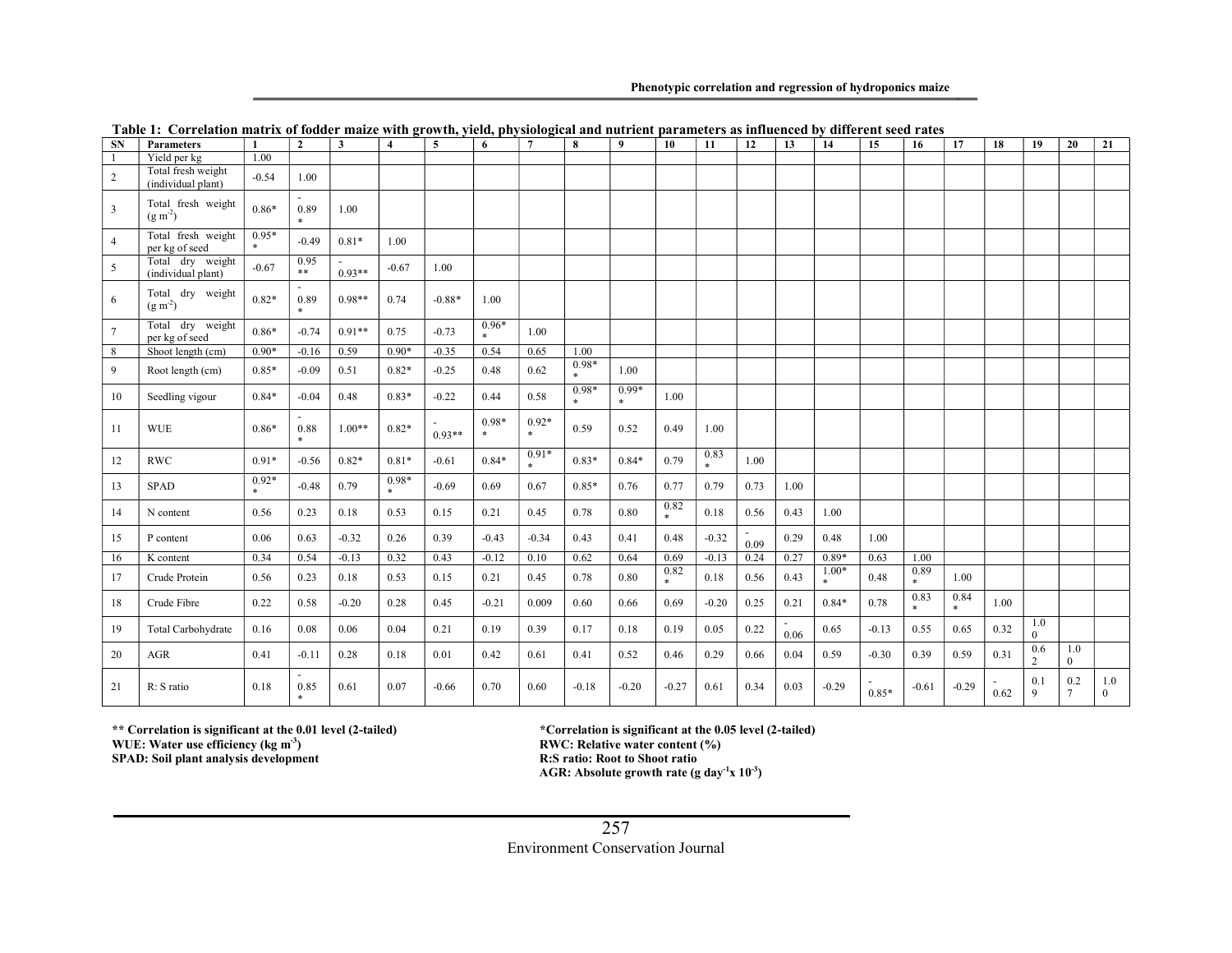This suggests that in the hydroponic approach, maize fodder production per kg seeds is linked to improved growth, yield, and physiological characteristics.

#### Regression analysis

During the study simple liner regression equation and the stepwise multiple regression equation were developed between fodder yield and growth, yield, plant physiological, nutritional, and quality parameters.

#### Simple linear regression

By treating fodder production per kg as a dependent factor (Y) and other individual factors as independent factor  $(X)$ , simple linear coefficients (b) and a regression equation were established. Except for total fresh weight and dried weight of individual plants, all b values were positive (Table 2). The simple linear regression revealed a significant positive relationship between growth parameters such as shoot length, root length, seedling vigour, dry matter accumulation per kg seeds, total dry matter accumulation per  $m^2$ , and yield parameters such as total fresh weight and fresh weight per kg seeds, as well as yield parameters such as total fresh weight and fresh weight per kg seeds. There is also a positive

relationship between quality measures like nitrogen, phosphorous, potassium, crude protein, crude fibre, and total carbohydrates and physiological parameters like SPAD, water use efficiency, and relative water content. As a result, increasing the seed rate to 2.5 kg  $m<sup>2</sup>$  has a beneficial impact on fodder yield. Total dry matter accumulation in individual plants and fresh weight of individual plants showed a negative association, indicating lower yield with reduced seed rate. According to the coefficient of regression, a 1 cm increase in shoot length and 1 cm increase in root length will result in 0.19 and 0.17 kg fodder kg seeds sown, respectively.

The coefficient of determination  $(R^2)$  of simple liner regression between yield and growth parameters ranged between 71 to 81 per cent and yield parameters between 31 to 91 per cent. Significant positive results were obtained with physiological parameters and quality parameters (74 to 84 per cent and 20 to 31 per cent, respectively). The higher significant  $\mathbb{R}^2$  values were obtained with SPAD (84 %\*\*), RWC (83% \*\*) and shoot length (81 per cent\*), which plays important role in determining fodder yield of maize (Table 2).

|                | Table 2: Simple liner regression equation as influenced by different seed rates |                                       |                                     |                            |                |  |  |  |  |  |  |
|----------------|---------------------------------------------------------------------------------|---------------------------------------|-------------------------------------|----------------------------|----------------|--|--|--|--|--|--|
| <b>SN</b>      | Y                                                                               | X                                     | <b>Regression values (b values)</b> | <b>Regression equation</b> | $\mathbb{R}^2$ |  |  |  |  |  |  |
|                |                                                                                 | Total fresh weight (individual plant) | $-1.05$                             | $6.28 - 1.05X$             | 0.31           |  |  |  |  |  |  |
| $\overline{2}$ |                                                                                 | Total fresh weight $(g m-2)$          | $0.00008**$                         | $3.47+0.00008X$            | $0.74**$       |  |  |  |  |  |  |
| 3              |                                                                                 | Total dry weight (individual plant)   | $-0.017$                            | $8.83 - 0.017X$            | 0.45           |  |  |  |  |  |  |
| $\overline{4}$ |                                                                                 | Total dry weight $(g m-2)$            | 0.00019                             | $3.68 + 0.00019X$          | 0.68           |  |  |  |  |  |  |
| 5              |                                                                                 | Total dry weight per kg of seed       | $0.0011**$                          | $2.66 + 0.0011X$           | $0.74**$       |  |  |  |  |  |  |
| 6              |                                                                                 | Shoot length (cm)                     | $0.19*$                             | $-1.18 + 0.19 X$           | $0.81*$        |  |  |  |  |  |  |
| 7              |                                                                                 | Root length (cm)                      | $0.17**$                            | $-0.02 + 0.17X$            | $0.72**$       |  |  |  |  |  |  |
| 8              |                                                                                 | Seedling vigour                       | $0.00090*$                          | $-0.15 + 0.00090X$         | $0.71*$        |  |  |  |  |  |  |
| 9              |                                                                                 | <b>WUE</b>                            | $0.0014**$                          | $3.45 + 0.0014X$           | $0.74**$       |  |  |  |  |  |  |
| 10             |                                                                                 | <b>RWC</b>                            | $0.09**$                            | $-3.42 + 0.09X$            | $0.83**$       |  |  |  |  |  |  |
| 11             |                                                                                 | <b>SPAD</b>                           | $0.35**$                            | $-2.37 + 0.35X$            | $0.84**$       |  |  |  |  |  |  |
| 12             |                                                                                 | Nitrogen (%)                          | 2.36                                | $-0.599 + 2.36X$           | 0.31           |  |  |  |  |  |  |
| 13             |                                                                                 | Phosphorus (%)                        | 1.36                                | $3.46 + 1.36X$             | 0.004          |  |  |  |  |  |  |
| 14             |                                                                                 | Potassium $(\% )$                     | 2.31                                | $2.73 + 2.31X$             | 0.12           |  |  |  |  |  |  |
| 15             | per kg seed                                                                     | Crude protein $(\% )$                 | 0.37                                | $-0.59 + 0.37X$            | 0.31           |  |  |  |  |  |  |
| 16             |                                                                                 | Crude fibre (%)                       | 0.11                                | $2.92 + 0.11X$             | 0.05           |  |  |  |  |  |  |
| 17             |                                                                                 | Total carbohydrate (%)                | 0.15                                | $2.32 + 0.15X$             | 0.02           |  |  |  |  |  |  |
| 18             | <b>Yield</b>                                                                    | AGR                                   | 0.08                                | $3.90 + 0.08X$             | 0.17           |  |  |  |  |  |  |
| 19             |                                                                                 | R: S ratio                            | 2.17                                | $3.33 + 2.17X$             | 0.03           |  |  |  |  |  |  |

\*\* Significant at the 0.01 level \*Significant at the 0.05 level WUE: Water use efficiency (kg  $m<sup>3</sup>$ )<br>SPAD: Soil plant analysis development R:S ratio: Root to Shoot ratio

) RWC: Relative water content (%) SPAD: Soil plant analysis development  $\overline{AGR}$ : Absolute growth rate (g day<sup>-1</sup>x 10<sup>-3</sup>)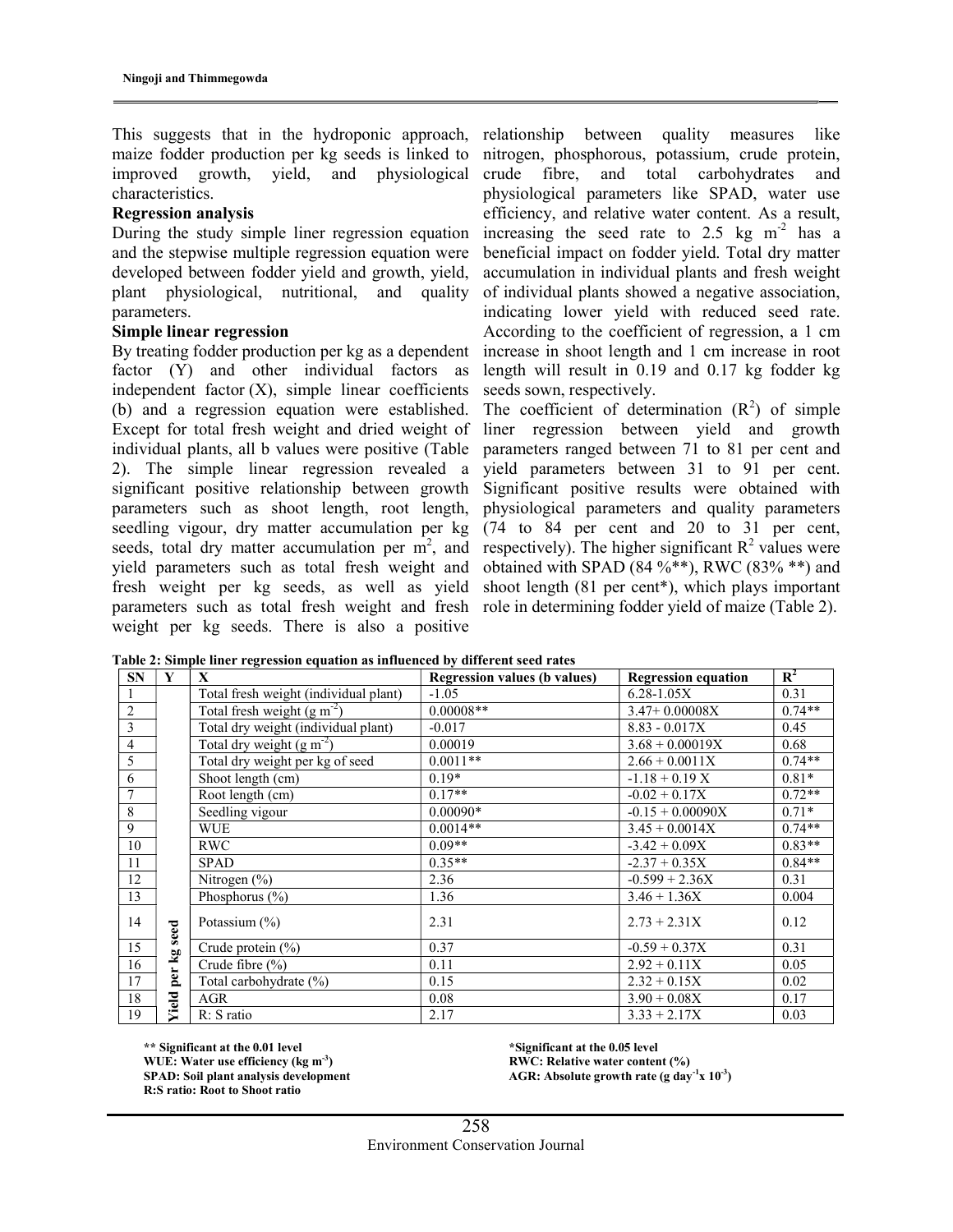| <b>SN</b>      | <b>Parameters</b>   | R        | $\mathbb{R}^2$ | Adjusted<br>$\mathbf{R}^2$ | <b>Standard</b><br>error | <b>Regression equation</b>                                                                               |
|----------------|---------------------|----------|----------------|----------------------------|--------------------------|----------------------------------------------------------------------------------------------------------|
|                | Growth              | $0.99*$  | $0.99*$        | $0.99*$                    | 0.014                    | $-3.49 + 0.936$ Xa <sub>1</sub> + 0.290 Xa <sub>2</sub> - 0.005 Xa <sub>3</sub> -0.00006 Xa <sub>4</sub> |
| $\overline{2}$ | Yield               | $0.99**$ | $0.99**$       | $0.49**$                   | 0.008                    | $0.3060 - 0.0005$ Xb <sub>1</sub> - 0.00074 Xb <sub>2</sub> + Xb <sub>3</sub> + 0.0012 Xb <sub>4</sub>   |
| 3              | Plant physiological | $0.99*$  | $0.99*$        | $0.99*$                    | 0.019                    | $-4.03 - 0.00036$ $Xc_1 + 0.037$ $Xc_2 + 0.316$ $Xc_3$                                                   |
| $\overline{4}$ | Nutrient uptake     | $0.68*$  | $0.46*$        | $-0.32*$                   | 0.246                    | $-4.72 + 5.13$ $Xd_1 + 4.6$ $Xd_2 - 6.02$ $Xd_3$                                                         |
| 5              | Quality             | $0.96*$  | $0.92*$        | $0.82*$                    | 0.09                     | $51.43 + 1.61$ Xe <sub>1</sub> - 0.69 Xe <sub>2</sub> - 0.97 Xe <sub>3</sub>                             |

Table 3: Step wise regression equation between fodder yield and growth, yield, plant physiological, nutrient and quality parameters as influenced by different seed rate

\*\* Significant at the 0.01 level \*Significant at the 0.05 level

| $Xa_1$                     | $=$                     | Shoot length (cm)                                   | $Xc_1$          | $\qquad \qquad =\qquad \qquad$ | <b>SPAD</b>                |
|----------------------------|-------------------------|-----------------------------------------------------|-----------------|--------------------------------|----------------------------|
| Xa <sub>2</sub>            | $=$                     | Root length (cm)                                    | Xc <sub>2</sub> | $\qquad \qquad =$              | RWC(%)                     |
| Xa <sub>3</sub>            | $\qquad \qquad =$       | <b>Seedling vigour</b>                              | $Xc_3$          | $\qquad \qquad =$              | WUE ( $\text{kg m}^{-3}$ ) |
| Xa <sub>4</sub>            | $\qquad \qquad =$       | Drv matter accumulation ( $g \text{ kg}^{-1}$ seed) | Xd <sub>1</sub> | $\qquad \qquad =$              | Nitrogen $(\% )$           |
| $Xb_1$                     | $=$                     | Fresh weight of shoot (g $kg^{-1}$ seed)            | Xd <sub>2</sub> | $\qquad \qquad =\qquad \qquad$ | Phosphorous (%)            |
| Xb <sub>2</sub>            | $\qquad \qquad =$       | Fresh weight of root (g $kg^{-1}$ seed)             | Xd,             | $\qquad \qquad =\qquad \qquad$ | Potassium (%)              |
| Xb,                        | $\qquad \qquad =\qquad$ | Fresh weight of seed $(g \ kg^{-1}$ seed)           | $Xe_1$          | $\qquad \qquad =\qquad \qquad$ | Crude protein (%)          |
| X <sub>b<sub>4</sub></sub> | $\qquad \qquad =$       | Total fresh weight $(g \ kg^{-1} \ seed)$           | Xe <sub>2</sub> | $\qquad \qquad =\qquad \qquad$ | Crude fibre $(\% )$        |

#### Step wise multiple regression

Stepwise multiple regressions indicate a substantial positive association between fodder yield and growth, yield, plant physiological, nutritional, and quality parameters. The regression coefficient of determination  $(R^2)$  between yield and growth, yield was 0.99 (Table 3) shows that the yield is 99 percent dependent on these parameters. Table 3 shows the stepwise multiple regression equations for growth, yield attributes, plant physiological parameters, nutrient uptake, and quality parameters. Hence, when sown with varying seed rates, these equations demonstrate a significant impact of different parameters on fodder yield.

#### Experiment 2: To calibrate nutrition for higher yield and quality of hydroponic fodder maize

The experiment was conducted with 9 treatments and are repeated three times. For calibrating nutrition for hydroponically produced fodder maize, the best treatment in the seed rate experiment  $(2.50 \text{ kg m}^2)$  was chosen. The two combined sprays of urea and MOP each  $(a)$  1% at 3 and 10 DAS resulted in significantly higher maize fodder output  $(13.93 \text{ kg m}^2)$  than the control  $(11.53 \text{ m})$  $kg \text{ m}^{-2}$ ) (Figure 2). Higher fodder yield of maize with combined spray of urea and MOP each  $\omega$ 

1 percent at 3 and 10 DAS is mainly due to significantly higher fresh weight of shoot, root and seed, higher dry matter accumulation at different growth stage and their partitioning into different parts of the crop viz., shoot and root. Increased photosynthetic activity, which is primarily regulated by nitrogen and potassium nutrition and synchronized supply according to crop needs, may be ascribed to higher dry matter accumulation and translocation into different regions. In line with the findings, Mutum Lamnganbi and Surve (2017b) also stated that application of foliar nutrients increased fodder yield of white and yellow maize significantly compared to control. Gunasekaran et al., 2017 also stated that application of nutrient source like vermiwash and urea increased the biomass yield as compared to no spray treatment.

## Correlation studies

Karl Pearson's correlation coefficient was worked out between fodder yield with growth, yield, physiological and nutrient parameters as influenced by foliar nutrition under hydroponics is presented in Table 4. The results revealed that significant positive correlation was observed between fodder yield with shoot length (r=0.90\*\*), root length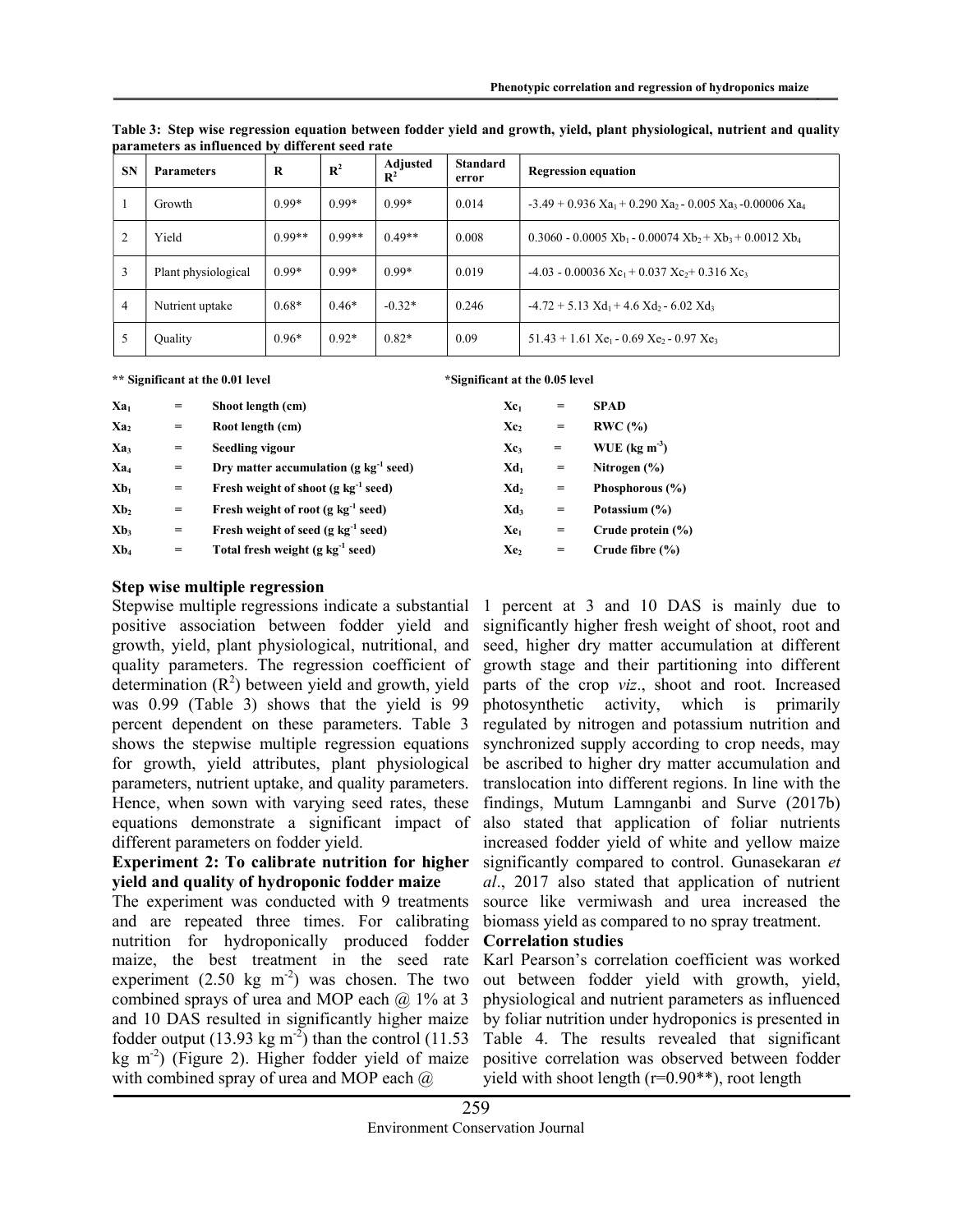

 $A_1$ : Urea @ 1 % B<sub>1</sub>: One spray at 6 DAS  $A_2$ : MOP @ 1 % B<sub>2</sub>: Two spray at 3 & 10 DAS

A<sub>3</sub>: Urea @ 1 % and MOP @ 1 % A4: 19:19:19 @ 1 %

 $(r=0.74**)$ , seedling vigour  $(r=0.86**)$  and dry matter accumulation ( $r=0.97**$ ) with application of two combined sprays of urea and MOP each  $(2, 1)$ per cent at 3 and 10 DAS. This means that increasing the value of one of these parameters causes the value of the parameter with which it is substantially associated to increase (Malik *et al.*, 2011). Indeed, the positive correlation between this measure and fodder yield is an essential signal. The positive correlation is due to application of nitrogen and potassium boosted meristematic activity in terms of increased cell division and elongation, resulting in enhanced shoot and root length. As a result, nitrogen is involved in protein synthesis and the translocation of growth hormones, which act as growth and development stimulants. In addition, compared to the control, the plant's greater uptake of nutrients and effective utilisation allowed it to produce higher growth. Increases in shoot, root, and dry matter accumulation will improve fodder yield proportionately, according to the significant positive association. This is in line with Mutum Lamnganbi and Surve (2017a), they stated that shoot length increased in 19:19:19  $\omega$  0.5 per cent as compared to control. It also shows showed positive correlation between fodder yield and total fresh weight of fodder (r=0.965\*\*), individual fresh weight of plant (r=0.95\*\*) and individual dry

weight of plant  $(r=0.97**)$ . The physiological parameters like SPAD (r=0.78\*\*) and WUE  $(r=1.00^{**})$  are also significantly correlated with fodder yield. This means that a lack of development in each parameter that is positively connected with yield will have a negative impact on fodder productivity. The higher dry matter accumulation in different plant parts is mainly due to efficient availability of nutrients supplied by repetitive spray at critical nutrient demanding stage, which might result in higher dry matter accumulation and their distribution. This is in conformity with Mutum Lamnganbi and Surve (2017b). This means that a lack of development in each parameter that is positively connected with yield will have a negative impact on crop productivity.

Hence the significant positive correlation coefficient of different parameters indicates that fodder yield is dependent on nutrient supply and nutrient schedule time.

#### Regression analysis

#### Simple linear regression

The simple linear coefficients (b) and regression equation were developed by keeping fodder yield  $(kg \ m<sup>-2</sup>)$  as dependent factor  $(Y)$  and other individual factors as independent factors (X). All of the parameters under consideration had positive b values. As a result, applying two combined sprays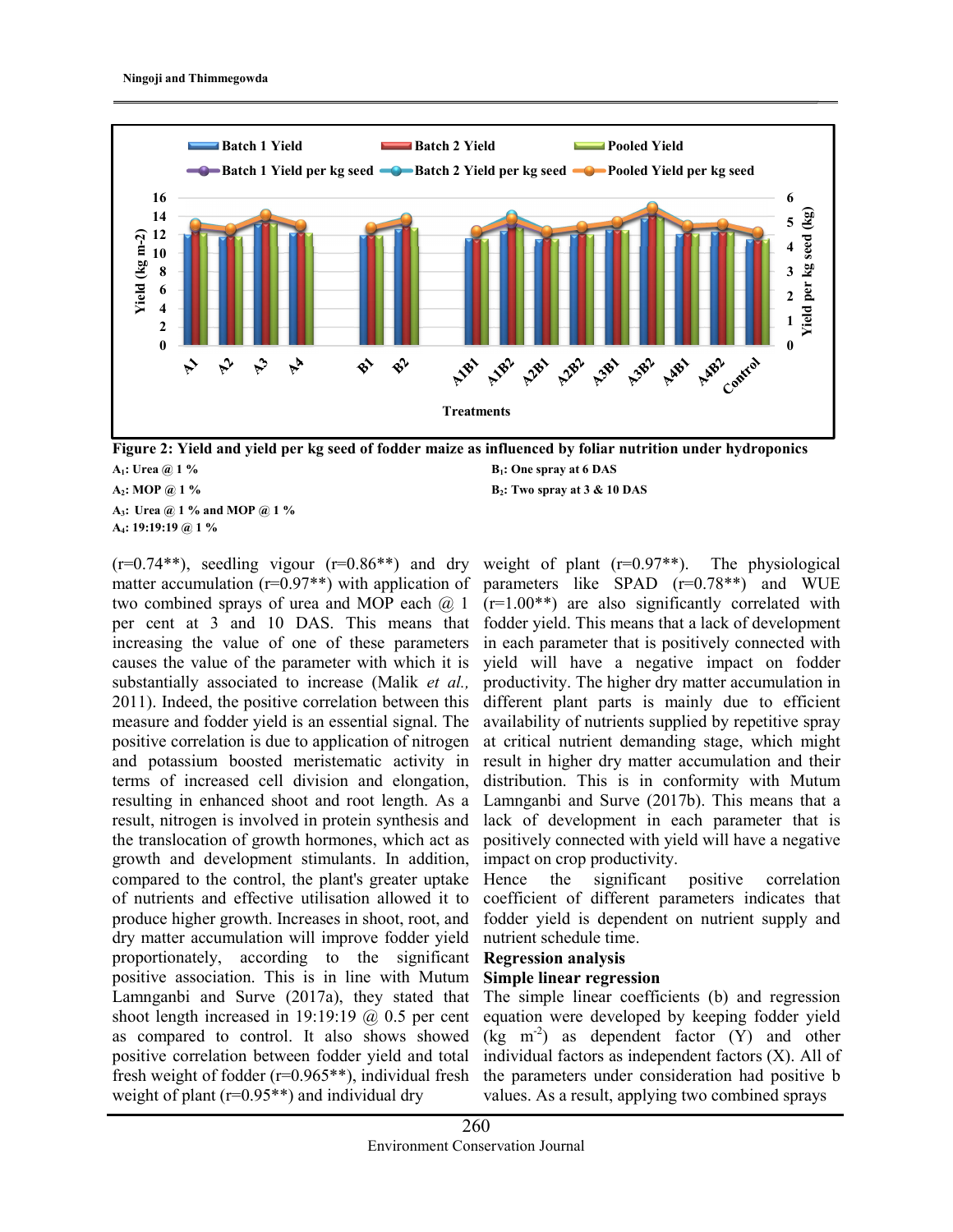Phenotypic correlation and regression of hydroponics maize

| S<br>N                  | <b>Parameters</b>                          | 1                 | $\overline{2}$                 | 3                              | 4                 | 5                 | 6                 | $\overline{7}$          | 8                 | 9                       | 10                | 11      | 12                      | 13                | 14   | 15                | 16                | 17                    | 18             | 19              | 20                  |
|-------------------------|--------------------------------------------|-------------------|--------------------------------|--------------------------------|-------------------|-------------------|-------------------|-------------------------|-------------------|-------------------------|-------------------|---------|-------------------------|-------------------|------|-------------------|-------------------|-----------------------|----------------|-----------------|---------------------|
| $\overline{1}$          | Yield                                      | 1.00              |                                |                                |                   |                   |                   |                         |                   |                         |                   |         |                         |                   |      |                   |                   |                       |                |                 |                     |
| $\overline{2}$          | Yield per kg seed                          | $1.00*$           | 1.00                           |                                |                   |                   |                   |                         |                   |                         |                   |         |                         |                   |      |                   |                   |                       |                |                 |                     |
| $\overline{\mathbf{3}}$ | weight<br>Fresh<br>(individual plant)      | $0.95*$<br>*      | $0.95*$<br>$\ast$              | 1.00                           |                   |                   |                   |                         |                   |                         |                   |         |                         |                   |      |                   |                   |                       |                |                 |                     |
| $\overline{4}$          | Fresh weight (g)<br>$m^{-2}$               | $0.96*$<br>$\ast$ | $0.96*$<br>$\ast$              | $0.99*$<br>$\ast$              | 1.00              |                   |                   |                         |                   |                         |                   |         |                         |                   |      |                   |                   |                       |                |                 |                     |
| 5                       | weight<br>Dry<br>(individual plant)        | $0.97*$<br>*      | $0.97*$<br>$\ast$              | $0.94*$<br>$\ast$              | $0.97*$<br>$\ast$ | 1.00              |                   |                         |                   |                         |                   |         |                         |                   |      |                   |                   |                       |                |                 |                     |
| 6                       | Dry weight (g m <sup>-</sup><br>$2\lambda$ | $0.97*$<br>$\ast$ | $0.97*$<br>$\ast$              | $0.94*$<br>$\ast$              | $0.97*$<br>$\ast$ | $1.0**$           | 1.00              |                         |                   |                         |                   |         |                         |                   |      |                   |                   |                       |                |                 |                     |
| $\overline{7}$          | Shoot<br>length<br>(cm)                    | $0.90*$<br>$\ast$ | $0.90*$<br>$\ast$              | $0.97*$<br>$\ast$              | $0.97*$<br>$\ast$ | $0.92*$<br>$\ast$ | $0.92*$<br>$*$    | 1.00                    |                   |                         |                   |         |                         |                   |      |                   |                   |                       |                |                 |                     |
| 8                       | Root length (cm)                           | $0.74*$           | $0.74*$                        | $0.80*$                        | $0.80*$           | $0.79*$           | $0.79*$           | $0.79*$                 | 1.00              |                         |                   |         |                         |                   |      |                   |                   |                       |                |                 |                     |
| 9                       | Seedling vigour                            | $0.86*$           | $0.86*$<br>$\boldsymbol{\ast}$ | $0.94*$<br>$\ast$              | $0.94*$<br>$\ast$ | $0.90*$<br>$\ast$ | $0.90*$<br>$*$    | $0.95*$<br>$\mathbf{x}$ | $0.93*$<br>$\ast$ | 1.00                    |                   |         |                         |                   |      |                   |                   |                       |                |                 |                     |
| 10                      | <b>SPAD</b>                                | $0.78*$           | $0.77*$                        | $0.76*$                        | $0.79*$           | $0.80*$           | $0.80*$           | $0.76*$                 | 0.61              | 0.69                    | 1.00              |         |                         |                   |      |                   |                   |                       |                |                 |                     |
| 11                      | RWC                                        | 0.49              | 0.50                           | 0.45                           | 0.47              | 0.50              | 0.50              | 0.41                    | 0.49              | 0.51                    | $-0.05$           | 1.00    |                         |                   |      |                   |                   |                       |                |                 |                     |
| 12                      | <b>WUE</b>                                 | $1.00*$<br>sk.    | $1.00*$<br>$\ast$              | $0.95*$<br>$\ast$              | $0.96*$<br>$\ast$ | $0.97*$<br>$\ast$ | $0.97*$<br>$*$    | $0.90*$<br>$\ast$       | $0.74*$           | $0.86*$<br>$\ast$       | $0.78*$           | 0.50    | 1.00                    |                   |      |                   |                   |                       |                |                 |                     |
| 13                      | N content $(\% )$                          | $0.92*$<br>$\ast$ | $0.92*$<br>$\ast$              | $0.90*$<br>$\ast$              | $0.92*$<br>$\ast$ | $0.88*$<br>$\ast$ | $0.88*$<br>$*$    | $0.92*$<br>$\ast$       | 0.68              | $0.83*$<br>$\mathbf{x}$ | $0.85*$<br>$\ast$ | 0.27    | $0.92*$<br>$\mathbf{x}$ | 1.00              |      |                   |                   |                       |                |                 |                     |
| 14                      | P content $(\% )$                          | 0.17              | 0.18                           | 0.29                           | 0.25              | 0.30              | 0.30              | 0.19                    | 0.41              | 0.31                    | 0.21              | 0.04    | 0.17                    | $-0.04$           | 1.00 |                   |                   |                       |                |                 |                     |
| 15                      | K content $(\% )$                          | 0.46              | 0.43                           | 0.47                           | 0.47              | 0.53              | 0.53              | 0.42                    | 0.54              | 0.54                    | $-0.05$           | $0.90*$ | 0.46                    | 0.18              | 0.39 | 1.00              |                   |                       |                |                 |                     |
| 16                      | Crude protein                              | $0.92*$<br>$\ast$ | $0.92*$<br>$\boldsymbol{\ast}$ | $0.91*$<br>$\ast$              | $0.92*$<br>$\ast$ | $0.88*$<br>$\ast$ | $0.88*$<br>$\ast$ | $0.92*$<br>$\ast$       | 0.68              | $0.83*$<br>$\ast$       | $0.85*$<br>$\ast$ | 0.27    | $0.92*$<br>$\ast$       | $1.0**$           | 0.03 | 0.18              | 1.00              |                       |                |                 |                     |
| 17                      | Crude fibre                                | $0.77*$           | $0.77*$                        | $0.75*$                        | $0.78*$           | $0.82*$           | $0.82*$           | 0.70                    | $0.72*$           | $0.77*$                 | 0.37              | $0.87*$ | $0.77*$                 | 0.54              | 0.35 | $0.87*$<br>$\ast$ | 0.54              | 1.0<br>$\theta$       |                |                 |                     |
| 18                      | Total<br>carbohydrates                     | $0.90*$<br>$\ast$ | $0.90*$<br>$\ast$              | $0.90*$<br>$\boldsymbol{\ast}$ | $0.92*$<br>$\ast$ | $0.87*$<br>$\ast$ | $0.87*$           | $0.90*$<br>$\ast$       | $0.78*$           | $0.88*$                 | $0.83*$<br>$\ast$ | 0.36    | $0.90*$<br>$\mathbf{x}$ | $0.95*$<br>$\ast$ | 0.01 | 0.23              | $0.95*$<br>$\ast$ | 0.6<br>$\overline{2}$ | 1.00           |                 |                     |
| 19                      | AGR                                        | 0.65              | 0.65                           | 0.70                           | $0.72*$           | $0.72*$           | $0.72*$           | $0.76*$                 | $0.92*$<br>$\ast$ | $0.86*$<br>$\mathbf{x}$ | 0.70              | 0.25    | 0.65                    | $0.71*$           | 0.24 | 0.30              | $0.71*$           | 0.5                   | 0.77<br>$\ast$ | 1.0<br>$\theta$ |                     |
| 20                      | R: S ratio                                 | 0.44              | 0.45                           | 0.66                           | 0.59              | 0.41              | 0.41              | 0.66                    | 0.39              | 0.59                    | 0.34              | 0.16    | 0.44                    | 0.51              | 0.18 | 0.15              | 0.51              | 0.3                   | 0.55           | 0.2<br>6        | 1.0<br>$\mathbf{0}$ |

Table 4: Correlation matrix of fodder maize with growth, yield, physiological and nutrient parameters as influenced by foliar nutrition under hydroponics

\*\* Correlation is significant at the 0.01 level (2-tailed) \*Correlation is significant at the 0.05 level (2-tailed)

WUE: Water use efficiency (kg m<sup>-3</sup>)

SPAD: Soil plant analysis development

\*Correlation is significant at the 0.05 level (2-tailed) RWC: Relative water content  $(^{96}_{0})$ 

R:S ratio: Root to Shoot ratio

 $\rm AGR:$  Absolute growth rate (g day<sup>-1</sup>x 10<sup>-3</sup>)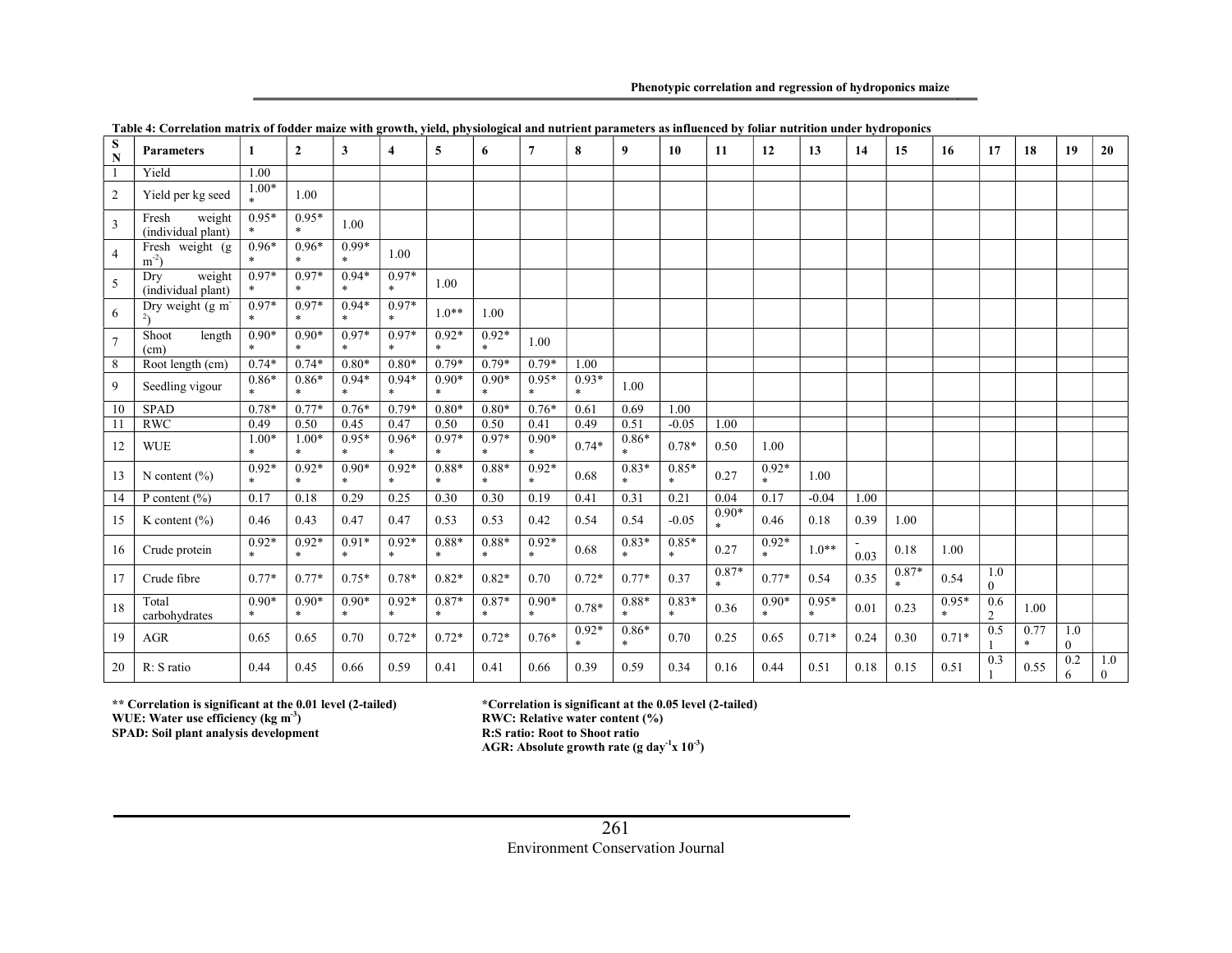| SN             | Y                           | $\mathbf{X}$                          | <b>Regression values (b values)</b> | <b>Regression equation</b>    | $\mathbb{R}^2$ |
|----------------|-----------------------------|---------------------------------------|-------------------------------------|-------------------------------|----------------|
| 1              |                             | Total fresh weight (individual plant) | $4.5***$                            | $1.47 + 4.58x$                | $0.89**$       |
| $\overline{2}$ |                             | Total fresh weight $(g m-2)$          | $0.001**$                           | $-0.34 + 0.0010X$             | $0.93**$       |
| 3              |                             | Total dry weight (individual plant)   | $0.05**$                            | $-6.53 + 0.05X$               | $0.94**$       |
| $\overline{4}$ |                             | Total dry weight $(g m-2)$            | $0.04*$                             | $-6.53 + 0.004X$              | $0.94*$        |
| 5              |                             | Shoot length (cm)                     | $0.47*$                             | $-2.42 + 0.47X$               | $0.81*$        |
| 6              |                             | Root length (cm)                      | $0.49*$                             | $-1.292 + 0.49X$              | $0.56*$        |
| 7              |                             | Seedling vigour                       | $0.002**$                           | $-2.59 + 0.002X$              | $0.74**$       |
| 8              |                             | <b>WUE</b>                            | 0.018                               | $8.81\times10^{-15} + 0.018X$ | 1.00           |
| 9              |                             | <b>RWC</b>                            | $0.13*$                             | $1.89 + 0.13x$                | $0.25*$        |
| 10             |                             | <b>SPAD</b>                           | $0.26**$                            | $6.79 + 0.26X$                | $0.60**$       |
| 11             |                             | Nitrogen (%)                          | $2.46*$                             | $6.73 + 2.46X$                | $0.85*$        |
| 12             |                             | Phosphorus (%)                        | 1.32                                | $11.73 + 1.32X$               | 0.029          |
| 13             |                             | Potassium (%)                         | $2.84*$                             | $9.95 + 2.84X$                | $0.20*$        |
| 14             | yield (kg m <sup>-2</sup> ) | Crude protein $(\% )$                 | $0.39*$                             | $6.73 + 0.39X$                | $0.85*$        |
| 15             |                             | Crude fibre (%)                       | $0.57*$                             | $5.36 + 0.57X$                | 0.59           |
| 16             |                             | Total carbohydrate (%)                | $0.31*$                             | $-7.76 + 0.31X$               | $0.81*$        |
| 17             | Fodder                      | AGR                                   | $0.26*$                             | $11.34 + 0.26X$               | $0.43*$        |
| 18             |                             | R: S ratio                            | 32.75*                              | $-4.16 + 32.75X$              | $0.22*$        |

Table 5: Simple linear regression equation as influenced by foliar nutrition under hydroponics

\*\* Significant at the 0.01 level \*Significant at the 0.05 level

WUE: Water use efficiency (kg m<sup>-3</sup>) RWC: Relative water content (%) SPAD: Soil plant analysis development

AGR: Absolute growth rate (g day<sup>-1</sup>x 10<sup>-3</sup>)

| <b>SN</b> | . .<br><b>Parameters</b> | R       | $\mathbb{R}^2$ | Adjusted $\mathbb{R}^2$ | <b>Standard error</b> | <b>Regression equation</b>                                                                             |
|-----------|--------------------------|---------|----------------|-------------------------|-----------------------|--------------------------------------------------------------------------------------------------------|
|           | Growth                   | $0.97*$ | $0.95*$        | $0.90*$                 | 0.17                  | $-7.05 + 0.47$ Xa <sub>1</sub> + 0.36 Xa <sub>2</sub> - 0.004 Xa <sub>3</sub> + 0.0038 Xa <sub>4</sub> |
|           | Yield                    | $0.98*$ | $0.96*$        | $0.94*$                 | 0.17                  | -4.91 - 0.0014 $Xb_1$ + 0 $Xb_2$ + 0.00099 $Xb_3$ + 0.0019 $Xb_4$                                      |
| 3         | Plant physiological      | $0.95*$ | $0.90*$        | $0.86*$                 | 0.27                  | $-4.844 + 2.73$ $Xc_1 + 0.14$ $Xc_2$                                                                   |
| 4         | Nutrient uptake          | 0.97    | 0.95           | 0.92                    | 0.21                  | $5.22 + 2.34$ $Xd_1 + 0.77$ $Xd_2 + 1.66$ $Xd_3$                                                       |
|           | <b>Quality</b>           | $0.98*$ | $0.96*$        | $0.93*$                 | 0.19                  | $8.066 + 0.38$ Xe <sub>1</sub> +0.304 Xe <sub>2</sub> -0.077 Xe <sub>3</sub>                           |

Table 6: Step wise multiple regression equation between fodder yield and growth, yield, plant physiological, nutrient and quality parameters as influenced by foliar nutrition under hydroponics.

#### \*\* Significant at the 0.01 level \*Significant at the 0.05 level

| $Xa_1$          | $=$                                 | Shoot length (cm)                     | $Xc_1$          | $\hspace*{0.4em} = \hspace*{0.4em}$ | <b>SPAD</b>            |
|-----------------|-------------------------------------|---------------------------------------|-----------------|-------------------------------------|------------------------|
| Xa <sub>2</sub> | $=$                                 | Root length (cm)                      | Xc <sub>2</sub> | $\hspace*{0.4em} = \hspace*{0.4em}$ | RWC(%)                 |
| $Xa_3$          | $\qquad \qquad =$                   | seedling vigour                       | $Xd_1$          | $\qquad \qquad =$                   | Nitrogen $(\% )$       |
| Xa <sub>4</sub> | $\hspace*{0.4em} = \hspace*{0.4em}$ | Dry matter accumulation (g $m^{-2}$ ) | Xd,             | $\qquad \qquad =$                   | Phosphorous (%)        |
| $Xb_1$          | $\hspace*{0.4em} = \hspace*{0.4em}$ | Fresh weight of shoot ( $g m-2$ )     | $Xd_3$          | $\hspace*{0.4em} = \hspace*{0.4em}$ | Potassium (%)          |
| Xb <sub>2</sub> | $\hspace*{0.4em} = \hspace*{0.4em}$ | Fresh weight of root $(g m-2)$        | $Xe_1$          | $\qquad \qquad =$                   | Crude protein $(\% )$  |
| Xb <sub>3</sub> | $\hspace*{0.4em} = \hspace*{0.4em}$ | Fresh weight of seed $(g m-2)$        | Xe <sub>2</sub> | $\hspace*{0.4em} = \hspace*{0.4em}$ | Crude fibre $(\% )$    |
| $Xb_4$          | $\qquad \qquad =\qquad \qquad$      | Total fresh weight $(g m-2)$          | Xe <sub>3</sub> | $\hspace*{0.4em} = \hspace*{0.4em}$ | Total carbohydrate (%) |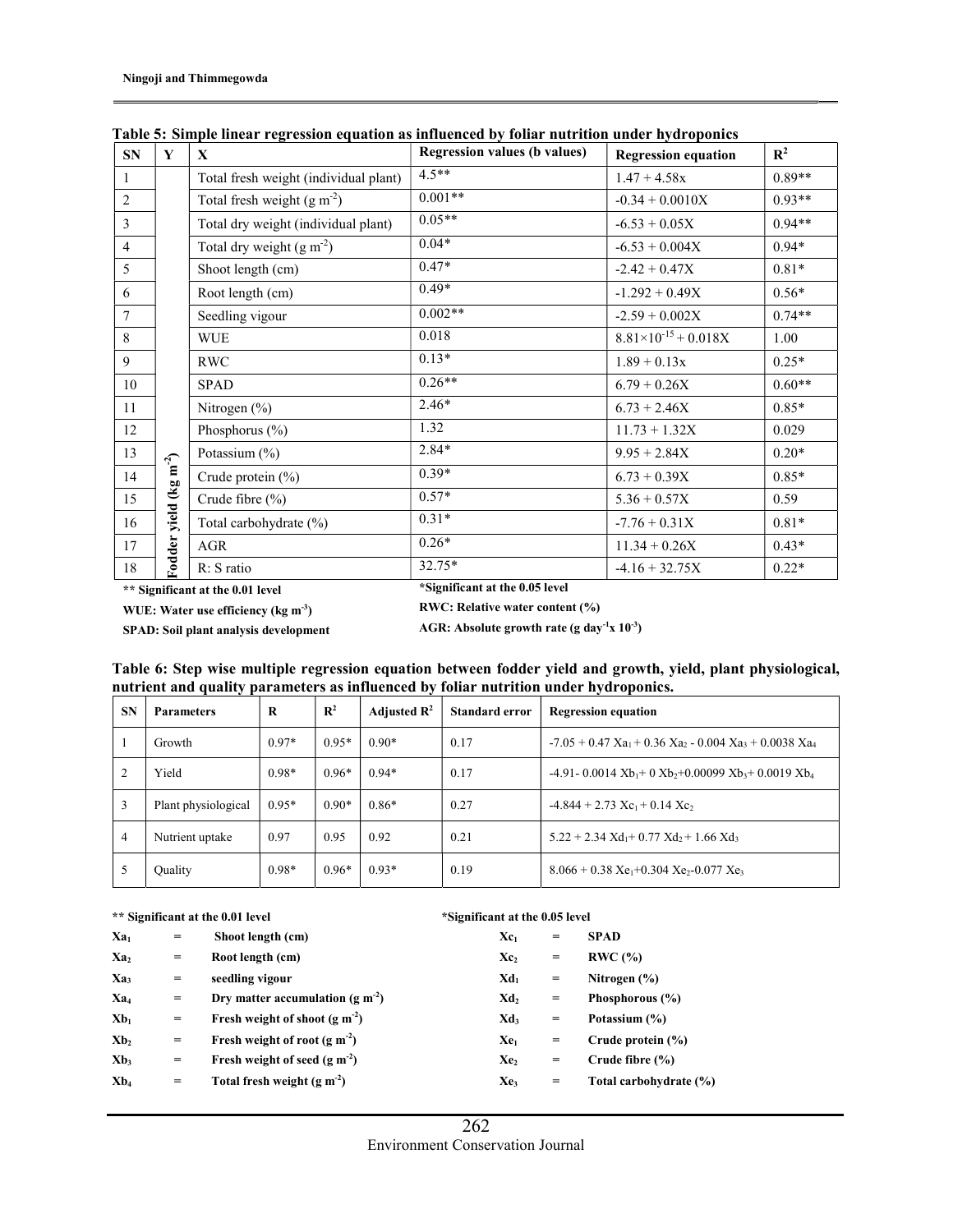of urea and MOP at 1% each at 3 and 10 DAS will boost independent aspects such as growth, yield, physiological, nutrient uptake, and quality parameters, hence increasing maize fodder yield (Table 5). The coefficient of determination  $(R^2)$  of simple linear regression between yield and growth parameters ranged between 56 to 94 per cent and yield parameters was 89 to 93 per cent indicating the extent of dependability of yield on growth (56- 94 %) and yield (89-93 %) parameter

#### Stepwise multiple regression

A significant positive association is shown in stepwise multiple regressions between fodder yield and growth, yield, plant physiological, nutritional and quality indicators. Regression coefficients of determination  $(R^2)$  between yield and growth and yield parameters were 95 and 96 percent, respectively. The separate stepwise regression equations were developed to know the effect combined effect of different parameters on dependent factor (Fodder yield). Here application of of two combined sprays of urea and MOP each @ 1 per cent at 3 and 10 DAS has resulted in higher coefficient of determination (Table 6). According to these studies, increasing shoot length, root length, SPAD, relative water content, nitrogen content, phosphorus content, and potassium content by one unit will increase fodder yield by 0.47, 0.49, 0.26, 0.13, 2.46, 1.32, and 2.84 kg  $m^2$ , respectively,

#### References

- Al Ajmi, A., Salih, A., Kadhim, I., & Othman, Y. (2009). Yield and water use efficiency of barley fodder produced under hydroponic system in GCC countries using tertiary treated sewage effluents. Journal of Phytology, 1(5): 342-348.
- Anonymous (2017). Basic animal husbandry statistics. Department of Animal Husbandry, Dairying and Fisheries, Ministry of Agriculture, Govt. of India, Krishna Bhawan, New Delhi. Pp. 1-152.
- AOAC (2000). Official Methods of Analysis.  $17<sup>th</sup>$  Ed: Association of Official Analytical Chemists, Washington, DC, USA.
- Draper, N. R., & Smith, H. H. (1998). Applied regression analysis. John Wiley and Sons. Inc. New USA. Pp. 58-72
- El-Morsy A. T., Abul-Soud, M., & Emam, M. S. A. (2013). Localized hydroponic green forage technology as a climate change adaptation under Egyptian conditions. Research Journal of Agriculture and Biological Sciences, 9(6):341- 350.

when applied with two combined sprays of urea and MOP each  $@$  1% at 3 and 10 DAS.

#### Conclusion

When maize fodder cultivated hydroponically, it was observed that applying two combined sprays of urea and MOP each at 1% at 3 and 10 DAS with 2.5 kg  $m<sup>2</sup>$  is a better agro-technique for increasing yield and quality of fodder. The relationship between maize growth, yield and physiological characteristics with fodder production was mirrored in correlation analysis, where they were favorably connected with fodder maize yield. Because the proposed prediction equations have a high coefficient of determination and a low standard error, they were accurate. Independent factors have a significant impact on maize fodder yield, as shown by simple and multiple regressions. Higher growth, yield, and physiological characteristics are necessary to improve maize fodder yield, according to the regression equations generated. As a result, the above-mentioned nutrition will boost independent elements in order to obtain the desired fodder output.

#### Acknowledgement

The authors are thankful to AICRP on Dryland Agriculture, University of Agricultural Sciences, GKVK, Bangalore for providing all facilities to conduct the experiment.

- Gomez, K. A., & Gomez, A. (1984). Statistical procedures for agricultural research. 2<sup>nd</sup> Edition, John Willey and Sons, Inc. New York, USA. Pp: 234-237.
- Gunasekaran, S., Bandeswaran, C., & Valli, C. (2017). Effect of different nutrient solutions on the biomass yield and nutritive value of low cost hydroponic maize. Indian Journal of Animal Science, 87(11): 1418-1419.
- IBM Corp (2020). IBM SPSS Statistics for Windows, Version 27.0. Armonk, NY: IBM Corp
- Lorenz, K. (1980). Cereal sprouts: composition, nutritive value, food applications. Critical Reviews in Food Science and Nutrition, 13(4): 353-385.
- Malik, M. F. A., Ashraf, M., Qureshi, A. S., & Khan, M. R. (2011). Investigation and comparison of some morphological traits of the soybean populations using cluster analysis. Pakistan. Journal of Botany. 43(2): 1249- 1255.